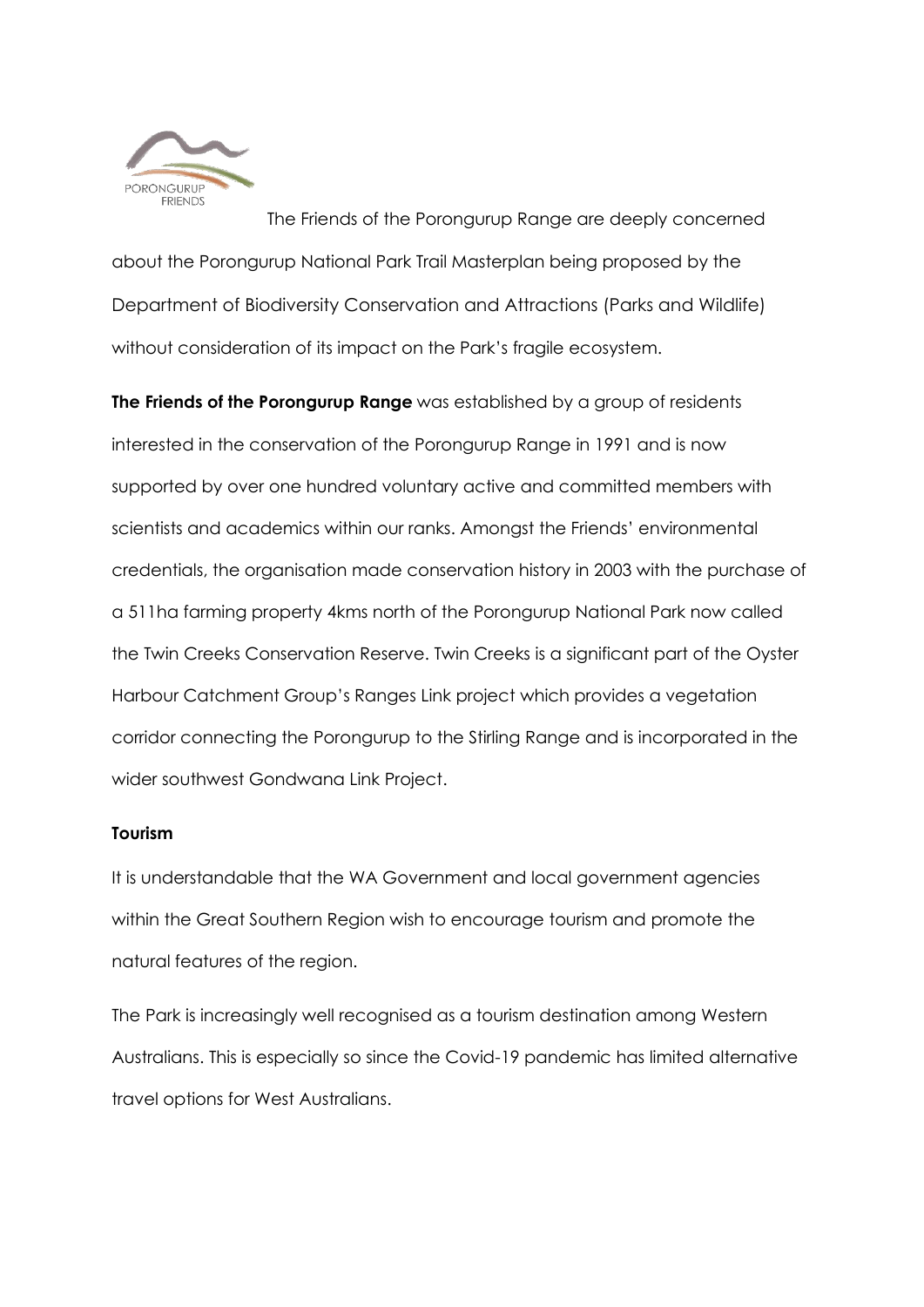However, increased human activity brings with it stress to the existing infrastructure such as the sanctioned felling of trees to reduce liability, damage to the vegetation, the spread of weeds, soil erosion, the potential to spread dieback and other plant and animal diseases, additional litter load and the risk of accidental bush fires.

Locking up the park is not an option. Good management and ongoing maintenance to minimize the negative effects by tourists on the delicate flora and fauna is critical.

The Castle Rock Granite Skywalk has been a significant tourism draw for the Porongurup with increased numbers of tourists. Nancy`s Peak and Devil`s Slide are also well utilized trails. Recent maintenance has been undertaken in these areas. However, Wansbrough Walk and Bolganup Heritage Trail require upgrades. More could be done to erect interpretative signage and ongoing maintenance to all trails without harm to the existing ecosystem. It would be preferable to publicise, utilize and protect these trails more effectively rather than try to establish new trails with their additional costs and associated environmental impacts.

#### **Value of Biodiversity**

While walking trails create maintenance challenges, proposals to develop bike trails within the Porongurup Range would magnify the problems. A balance between usage and degradation of the eco system should be included in the Trail Masterplan to minimize impact. Professor Stephen Hopper AC (UWA School of Biological Sciences) asserts "that such landscapes, amongst the richest in biodiversity, will assist in understanding the evolutionary, ecological and conservation attributes of certain flora and fauna." His long-held theory is that the richest, most endemic ecosystems grow in the oldest, most infertile landscapes. [https://www.ourwaparks.org.au/worlds-richest-](https://www.ourwaparks.org.au/worlds-richest-ecosystems-grow-on-ancient-soils/)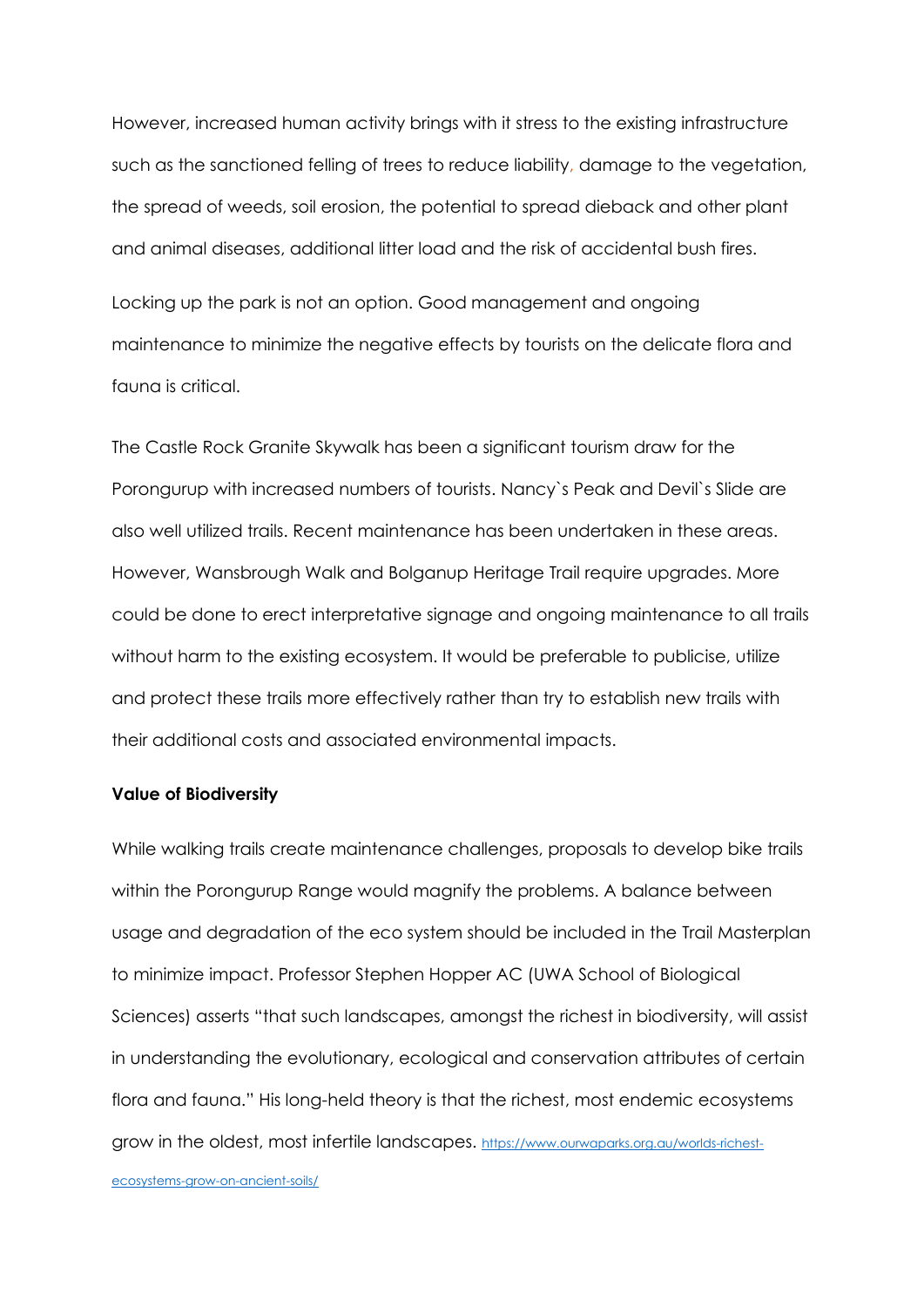The Porongurup Range is an old climatically buffered infertile landscape. OCBIL is the acronym given for these landscapes; landscapes which may not have a reasonable chance to recover if they are eroded or overused. "The flora and fauna in areas that have been undisturbed for vast periods of time are highly sensitive and can be permanently damaged by societal activities." [https://www.ourwaparks.org.au/worlds](https://www.ourwaparks.org.au/worlds-richest-ecosystems-grow-on-ancient-soils/)[richest-ecosystems-grow-on-ancient-soils/](https://www.ourwaparks.org.au/worlds-richest-ecosystems-grow-on-ancient-soils/)

Prof Hopper suggests the introduction of mountain bike trails creates a challenge to 'devise new ways to slow the loss of biodiversity.' Central to opposition of new trails is the fragility of the internationally recognised unique botanical ecosystem of the Porongurup National Park.

## **Cultural and Spiritual Values**

#### *Borong-gurrup - the place of totem spirits*

The Porongurup Range represents deep spiritual and cultural significance to Noongar First Nations People and features in their plant and animal totem story lines.

Dr Peter Twigg, with extensive cultural experience and interactions with indigenous groups in Western Australia, reminds us "Noongar understanding of and for the Porongurup should be paramount in any trail planning."

Dr Twigg continues: "To go directly against Noongar wishes and concerns belongs in the old, historical way of doing things. It cannot be a principle of the future. We should be asking of Noongars what can we now do? How do we better care for country? Can we play a role now in healing the land? Can we make a future characterised by respect? …strategic regional infrastructure development can be matched with a community's desire for collaboration that highlights the need for protection and enhancement of the two key themes of biodiversity and cultural